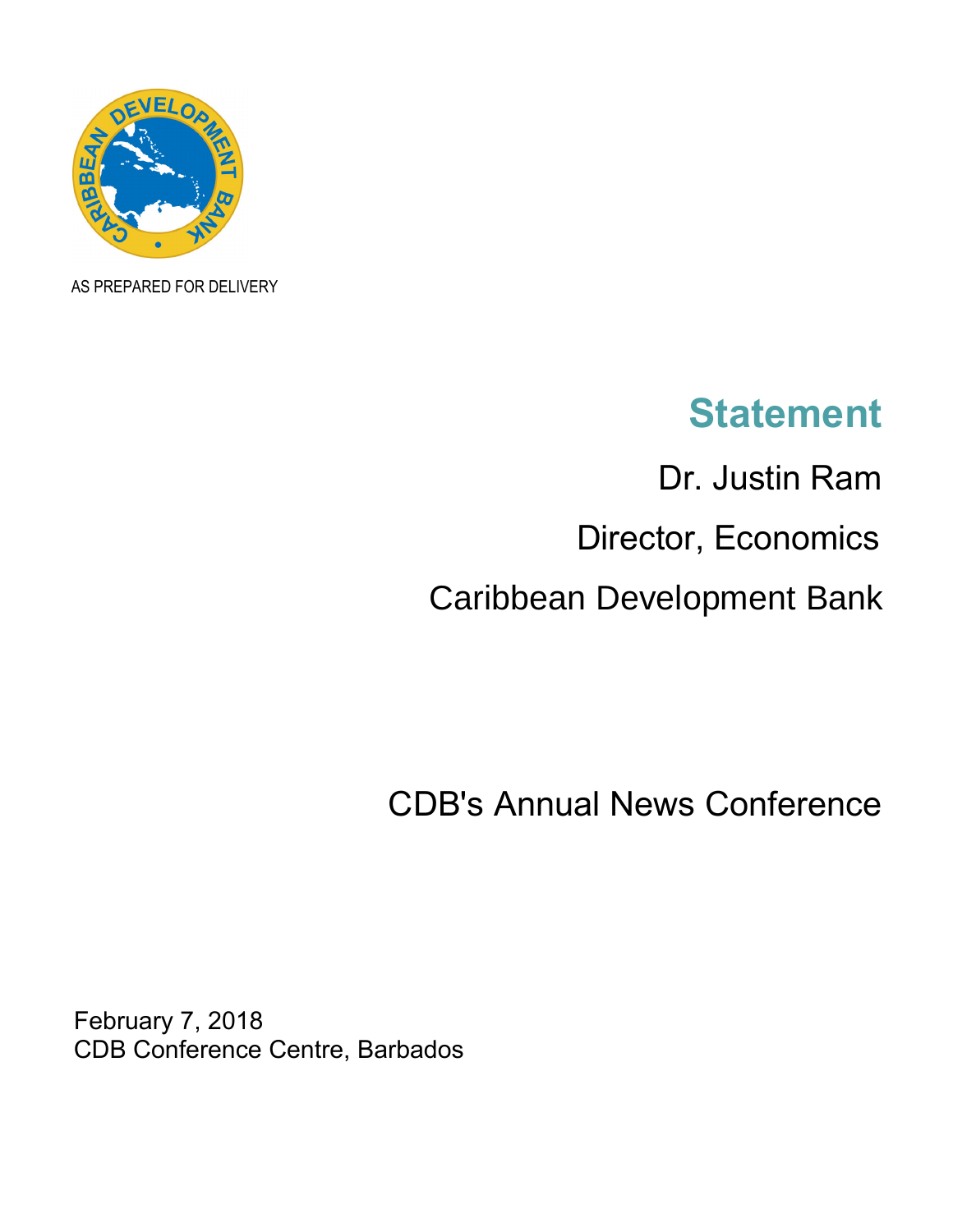## **Introduction**

Good Morning Ladies and Gentlemen, Colleagues, journalists, those present and those listening and viewing online.

This morning I will review the economic performance of the 19 borrowing member countries (BMCs) of the Caribbean Development Bank.

But, first I will examine the global picture, including 2017 economic performance and the forecast for 2018. I will also provide you with some insights about the global risks and opportunities as they pertain to the Caribbean.

The global economy continued to expand in 2017 and we anticipate that this will continue and accelerate in 2018. As the President mentioned, the projected expansion in global output will be shaped in large part by the stimulus created by tax reforms that were recently passed in the United **States** 

Although the reforms will likely lead to increased output in 2018, there are medium-term risks associated with larger fiscal deficits in America due to the tax cuts.

As a whole, Gross Domestic Product (GDP) growth in advanced economies is forecast to remain at 2.3%. Latin America and the Caribbean Region is likely to strengthen as a result of increases in commodity prices, and a boost from a stronger Brazilian economy, as well as reforms in Argentina.

The global outlook is shaped by some uncertainty. The downside risks include U.S. policy on trade, geopolitical risks, Brexit uncertainty, a weakening U.S. dollar, and recent stock market volatility.

Other notable risks for us in the Caribbean include the threat associated with environmental hazards, and the loss of correspondent banking relationships, although this has retracted somewhat recently.

On the other hand, opportunities emerge for some BMCs due to rising commodity prices; the short-term benefits of the U.S. stimulus; and a strengthening pound. Our Region is also poised to take advantage of increased output in Brazil and advances in technology.

So how did the Caribbean perform in 2017?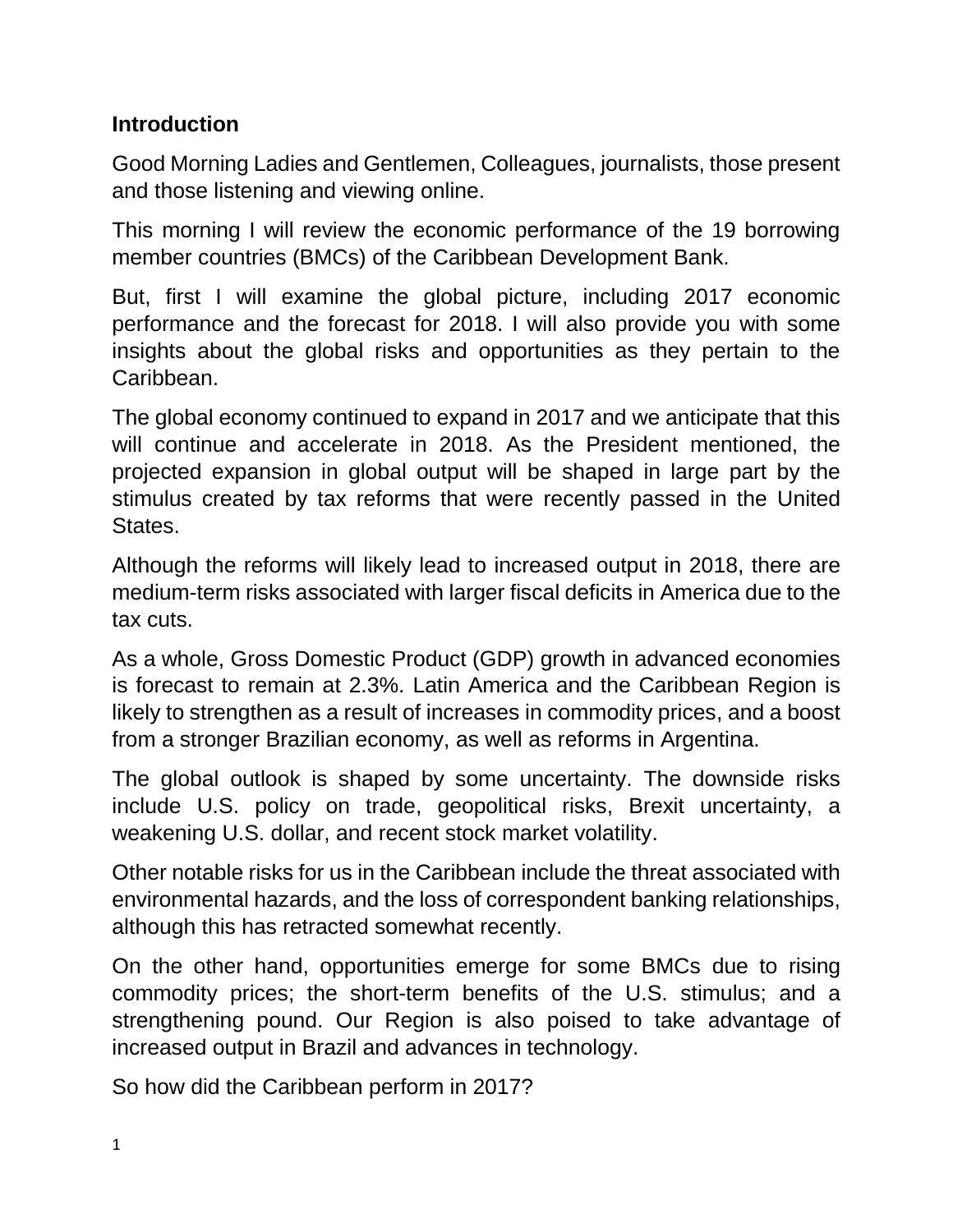Most of our BMCs grew in 2017. Grenada had the highest growth rate of 4.5%. It is a figure that the country should be particularly proud of, since this growth rate shows that reforms do bear fruit. Antigua and Barbuda, and the Turks and Caicos Islands also recorded strong growth despite being impacted directly by hurricanes.

Five BMCs experienced negative growth in 2017. Anguilla, the British Virgin Islands and Dominica had the largest declines due to severe damage caused by Hurricanes Irma and Maria. Notably, the Trinidad and Tobago economy continued to contract. Given that the country's economy accounts for a third of regional output, this meant that on average, the region only grew by 0.6% in 2017.

The Caribbean's economic performance as a whole continues to lag that of all other groups, most notably other small developing states. This comparison with other small states suggests that small size is not an obstacle to growth but rather, that other structural impediments might be the reason for the Caribbean's tepid performance.

Now, let's take a look at what happened to our major trading sectors. Gold prices remained steady, which was good news for Guyana and Suriname; and since October 2017, oil prices have started to increase.

This increase indicates a strengthening global recovery, but prices are unlikely to get to the highs last seen in 2014, due to changes in the oil market as a result of U.S. shale oil.

Stayover arrivals increased in 2017, which is good news for service-based economies. There are also opportunities for our Region to capture more value from tourism. We can further capitalise on new technological platforms like Airbnb; the shared economy; and emerging fintech payment systems. We must make efforts to better understand the millennial tourist and traveler, and be creative in designing campaigns and strategies to get them to our Region.

Let us now examine unemployment. On average, BMCs, for which data are available, face double-digit unemployment rates. Although still high, there were notable improvements. For example, unemployment in Grenada and Saint Lucia has fallen by about five percentage points since 2014.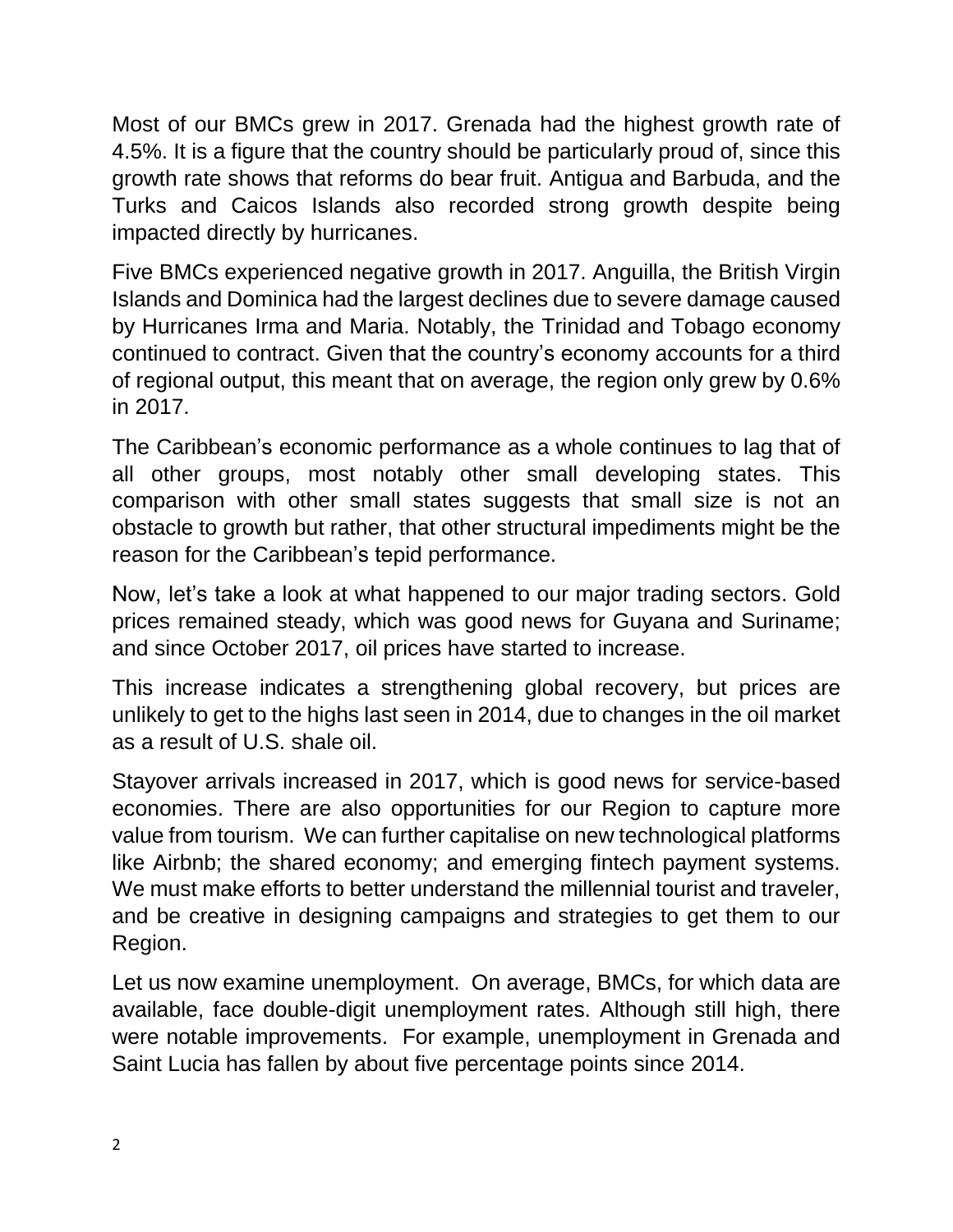However, joblessness remains high throughout the Region for young persons. Youth unemployment is as high as 40% in some BMCs.

I want to take a moment to examine the Ease of Doing Business in the Caribbean. It is still too difficult to do business in the Region and the Caribbean is still uncompetitive in many indicators. Research suggests that if BMCs implement reforms, GDP could increase by as much as 0.15%.

Let us now turn to the governments' accounts. Government debt in BMCs is trending downwards. We commend Anguilla, Grenada, Jamaica, St. Vincent and the Grenadines, and Suriname for their fiscal effort applied over the last year. If the debt ratio is to trend closer to the benchmark of 60%, then fiscal balances will need to be improved.

Improving fiscal balances can also have a positive impact on foreign exchange reserves. Two BMCs - The Bahamas and Barbados - report foreign exchange reserves below the three-month import cover threshold.

For countries with fixed exchange rates, policymakers must monitor domestic inflation and competitiveness. In countries with floating exchange rates, there is a need for greater flexibility. Drawing down reserves to maintain artificially high rates is unsustainable.

Export competitiveness is critical for building reserves, and the real exchange rate is an important determinant of competitiveness.

So what do we expect in 2018?

Considering the risks mentioned previously, we anticipate that the economies of all BMCs will grow in 2018. We expect the regional economy to grow by 2% compared with 0.6% in 2017. This will be driven mainly by the return to growth in Trinidad and Tobago and a 2.3% uptick in Jamaica, which accounts for about a fifth of regional GDP.

The highest growth rates are projected for Anguilla and Dominica as they rebuild from the damage caused by the 2017 hurricanes. Antigua and Barbuda, and the Turks and Caicos Islands are also expected to have strong growth.

Now turning to policy. What will it take to shape a more resilient Caribbean economy?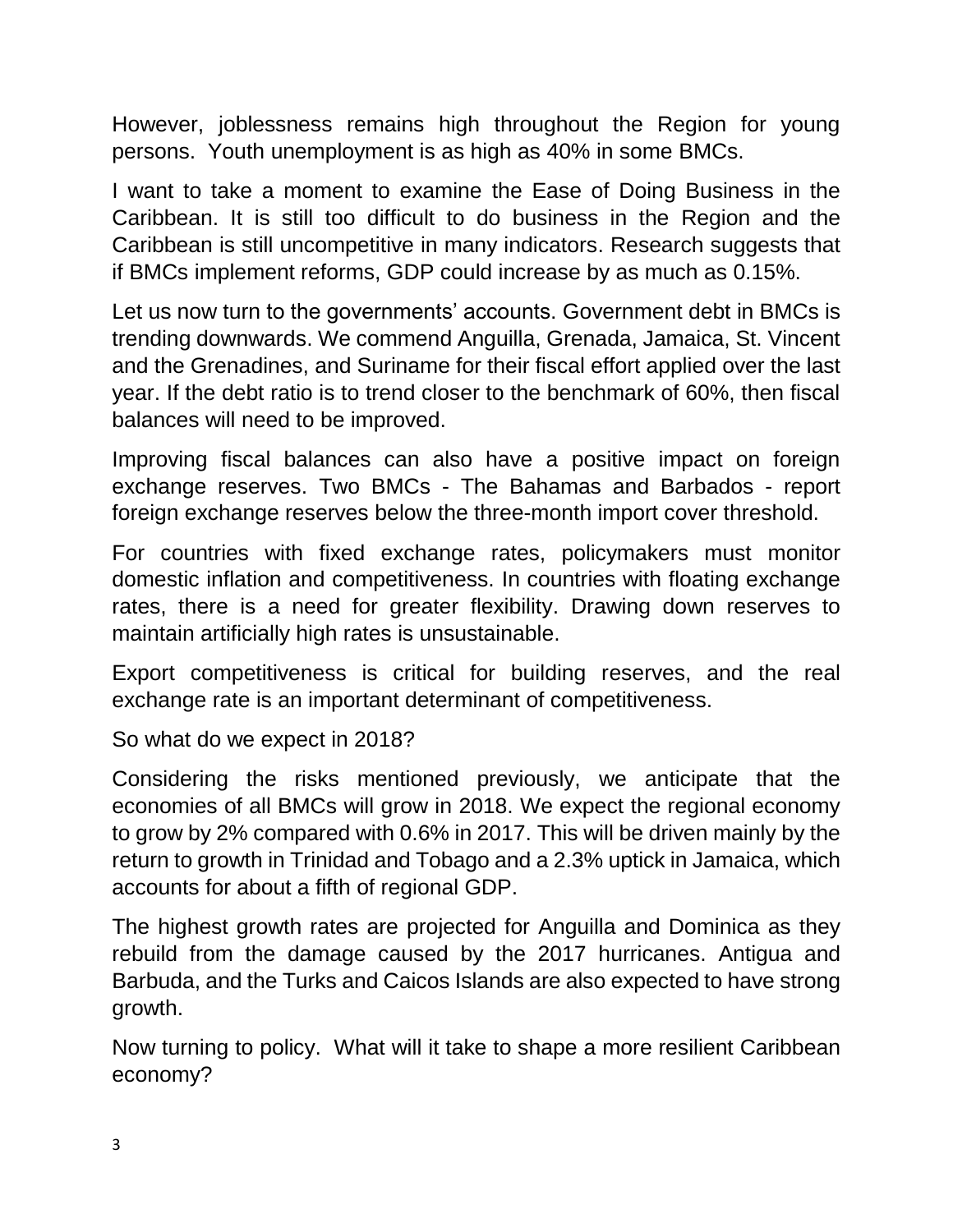Our Region's challenges might best be characterised within four quadrants:

- **(1) Macroeconomic**: On average, we face very low growth and high debt, exacerbated by external and environmental shocks.
- **(2) Low Productivity and Competitiveness**: It is difficult and costly to do business in the Region.
- **(3) Poor human development:** High unemployment, particularly among the youth; further fuels crime and insecurity. There is also a skills mismatch in the labour market.
- **(4) Environmental vulnerability:** From 1950-2014, 148 disasters resulted in USD52 billion in damage and losses across the Caribbean.

Any blueprint for building resilience in the Caribbean must take into account all of the pillars identified in the four quadrants. In addition, we must ensure that we consider regional integration and gender equality - cross-cutting themes that support and reinforce the four elements.

It is important that we build resilience in all four areas, which are interconnected. How do we do this?

**At the macroeconomic level**, this means implementing fiscal rules that encourage savings and debt sustainability.

At the Human Development level, if we have effective fiscal rules then governments will also have more resources available to dedicate to social interventions targeted at those who need it most. We must also ensure that all children have access to good quality education, so that they can function in the labour market.

**Turning to productivity and competitiveness**, countries must implement business-friendly reforms that encourage the private sector to become the engine of growth and provide opportunities for our young people when they leave school. Increased use of public-private partnerships can lead to improved delivery of public goods and services.

**And on environmental preparedness**, strict enforcement of building codes, adequate insurance coverage through mechanisms like CCRIF SPC, the development of indemnity insurance markets and the establishment of microcredit facilities to help MSMEs recover after natural disasters.